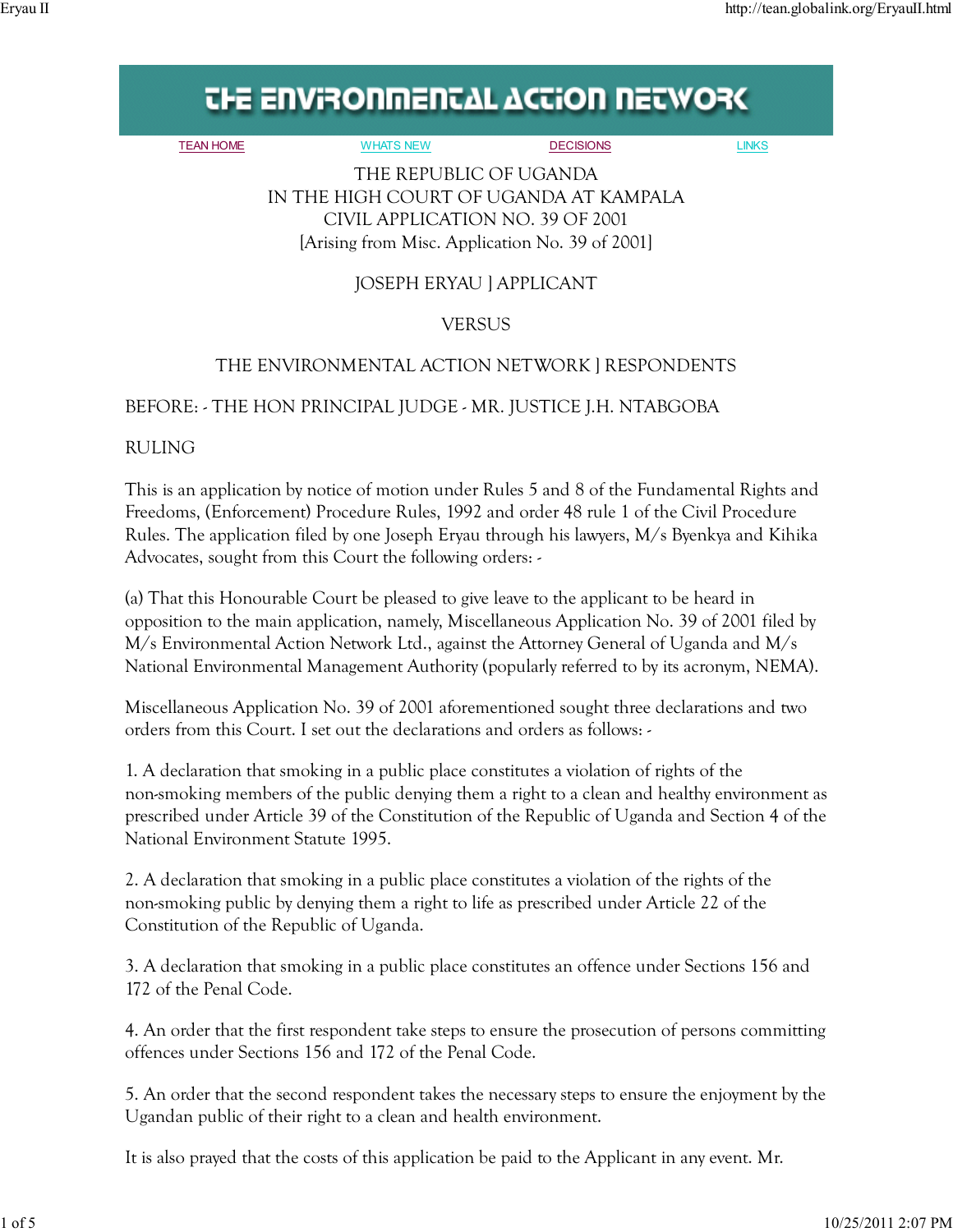Karugaba and Mr. Kakuru, representatives of the Applicant, during the course of the hearing, indicated that they would not press for costs. I will deal with the application handling the declarations and orders sought when it comes to the hearing of Miscellaneous Application No. 39 of 2001. Suffice it to say, however, that at the outset in my ruling dated 17/07/2001, I struck out prayers 3 and 4 of the application on the ground that smoking in public is not a crime either under the Penal Code Act or under any law or statute and I added that "Courts have no jurisdiction to create crime or criminalize any acts. Nor do Courts possess any powers to order prosecution, which is the power strictly reserved for the Director of Public Prosecutions".

I repeated this statement in my ruling dated 28/08/2001. But I suppose I should have only emphasized that the specific crimes mentioned in orders 3 and 4 sought were not in any statute although Sections 96 to 102 of the National Environment Statute (No. 4 of 1995) create offences not strictly analogous to the ones proposed under the two declarations sought.

What then remains of concern to the Applicant (Joseph Eryau) are prayers numbers 1 and 2 of the Miscellaneous Application No. 39 of 2001 since Mr. Byenkya Ebert has branded prayer number 5 innocuous. Mr. Eryau, hereinafter to be referred to as the applicant for leave to be heard in Miscellaneous Application No. 39 of 2001 as follows: -

"That the Applicant is a smoker and the orders sought by the Respondent in the main application, if granted shall directly compromise the enjoyment of the Applicant's own inherent, fundamental and inalienable human rights".

When I read Mr. Eryau's affidavit in support of this application my understanding is that he heavily relied on the prayer fro declaring smoking in public a crime, which he now cannot rely on since prayers 3 and 4, as I have stated, were struck out. But in his affidavit he relies on other grounds, thanks to the last paragraph in the notice of motion where he states: -

"Further take notice that this application shall rely on this and such further grounds as are set out in the affidavit in support of this application".

Those such further grounds appear to me to be those specifically stated in paragraphs 7, 8 of his affidavit which are: -

"(7) That the type of conduct that the Respondent seeks to have declared unconstitutional, to wit smoking in public, is the type of conduct that I am currently entitled to engage in, exercising my free - will, good sense and conscience I verily believe that neither the office of the Attorney General, nor the National Environment Management Authority, a statutory body, [is] capable of the activity of smoking which is carried out by natural persons".

"(8) That the application does not in any way limit or define the type of public places in which it is proposed that smoking be proscribed and I verily believe that it is intended that smoking be proscribed in all public places to which I would normally be entitled to go as a member of the general public without hindrance in the conduct of lawful activities".

The Applicant's averments or deponents in paragraphs 9, 10, 11 and the paragraphs that follow in his affidavit, express his fears about the prayers sought by the Respondent's application.

I must then look at answers of the Applicant in his examination and re-examination in Court.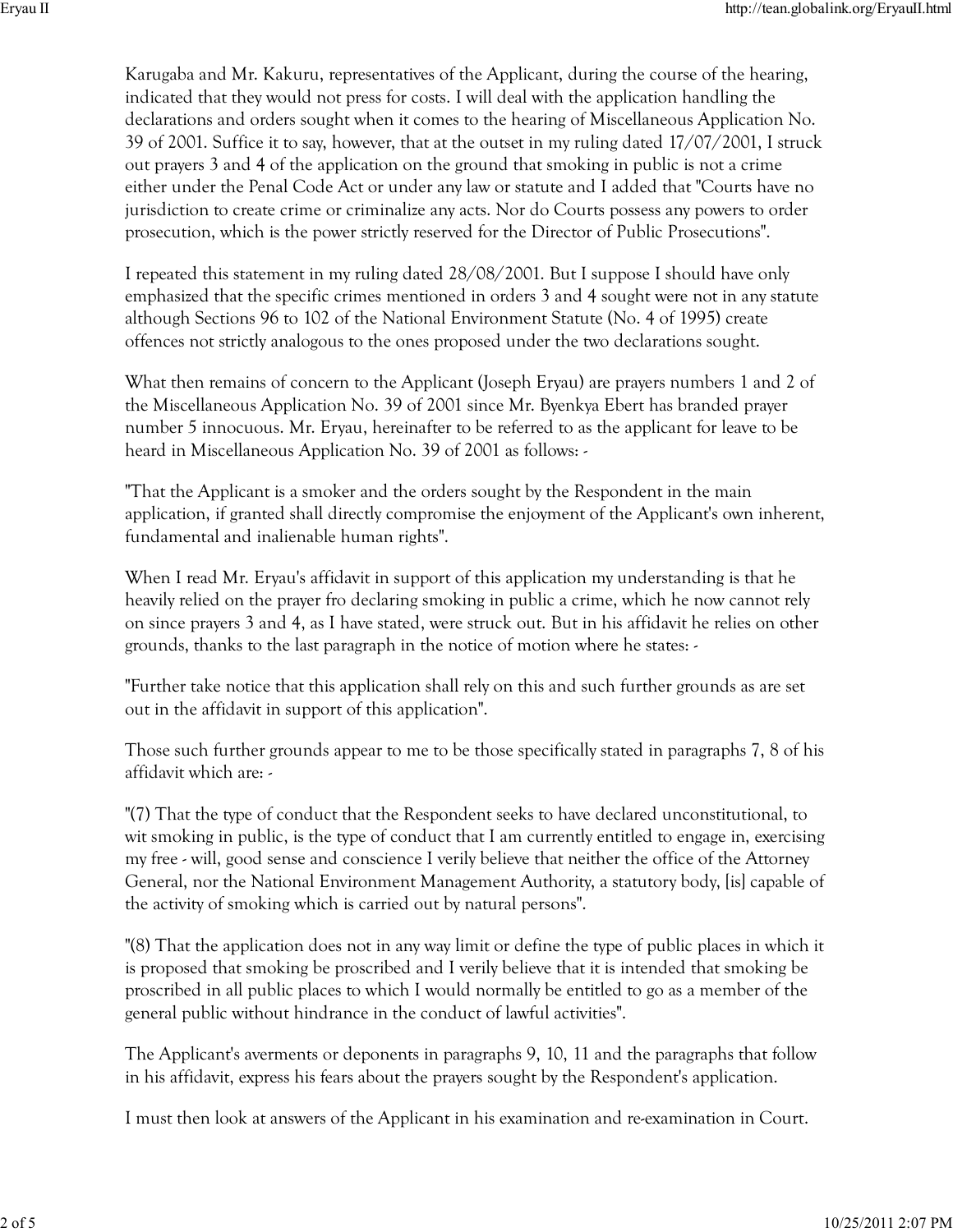In his cross-examination by Mr. Phillip Karugaba he states the "I perceive that a smoker, I would be subjected to degrading treatment because TEAN (i.e. the Respondent) asks for prosecution of those smoking in public places. They think smoking is a health hazard to non-smokers, I am not aware that this Court has declined to order the prosecution of the people who smoke in public. If Court has so refused then my concerns are no longer there"

This is why I have said that the Applicant when he filed this application he heavily relied on the prayers for criminalizing smoking in public places. And now that his concerns are allayed by the Court's striking out those prayers can he argue any longer that he is a person "affected" by application No. 39/2001? He testified that he was yet to consult his advocates to consider whether or not to withdraw the application, meaning that it is his advocates who would decide for him whether he is "a person affected" by the application.

In a very interesting sort of equivocation, he says he does not believe that smoking is dangerous to health. "I am not convinced," he said "that cigarette smoke is dangerous to non-smokers, I only think it is inconvenient to people".

I must say that I do not believe that Mr. Eryau is serious. A person who claims to have been B.A.T. Quality Controller should surely be aware that cigarette smoke is not only harmful to him as a direct smoker but more so to the passive unknowing smokers who directly inhale, against their wish, cigarette smoke. I say this because I take judicial notice of the overwhelming scientific evidence that whereas the direct smoker has some safeguard, i.e. the cigarette filter and the expulsion of the cigarette smoke through puffing, the unsuspecting non-smokers have no such safeguards and they inhale every smoke the cigarette smoker exhales.

The Applicant, by his own admission says that he smokes in his home and that when B.A.T. employed him he could not smoke in office. This is what he said: -

" I smoke in my home. While I was employed by B.A.T., I would not smoke in the Office. I would go out to smoke because I did not want to inconvenience other. Some of them would not like to smell cigarette smoke. I had to respect certain places by not smoking in there".

He surely appreciates the fact that cigarette smoke is hazardous to health more than merely being inconvenient to other people. Scientific proof on this is undoubted.

But I appreciate his very concern when he says: -

"You have to define which public places not to smoke in—I would not smoke at a bus stage where people are waiting with children".

Indeed I have from the outset, informed the Applicant in application No. 39 of 2001 that what is necessary is to define what public places should be excluded from cigarette smoking. A blanket exclusion of every public place from cigarette smoking would be inappropriate and unacceptable to smokers like the applicant. In that case, the application would affect the applicant and his point is appreciated. If you like there would be no further need for him to be heard further on the matter. Court appreciates that he and the likes of him "would like to smoke in some places and not in others". (undermining mine). I appreciate what he says and that is what it should be that: -